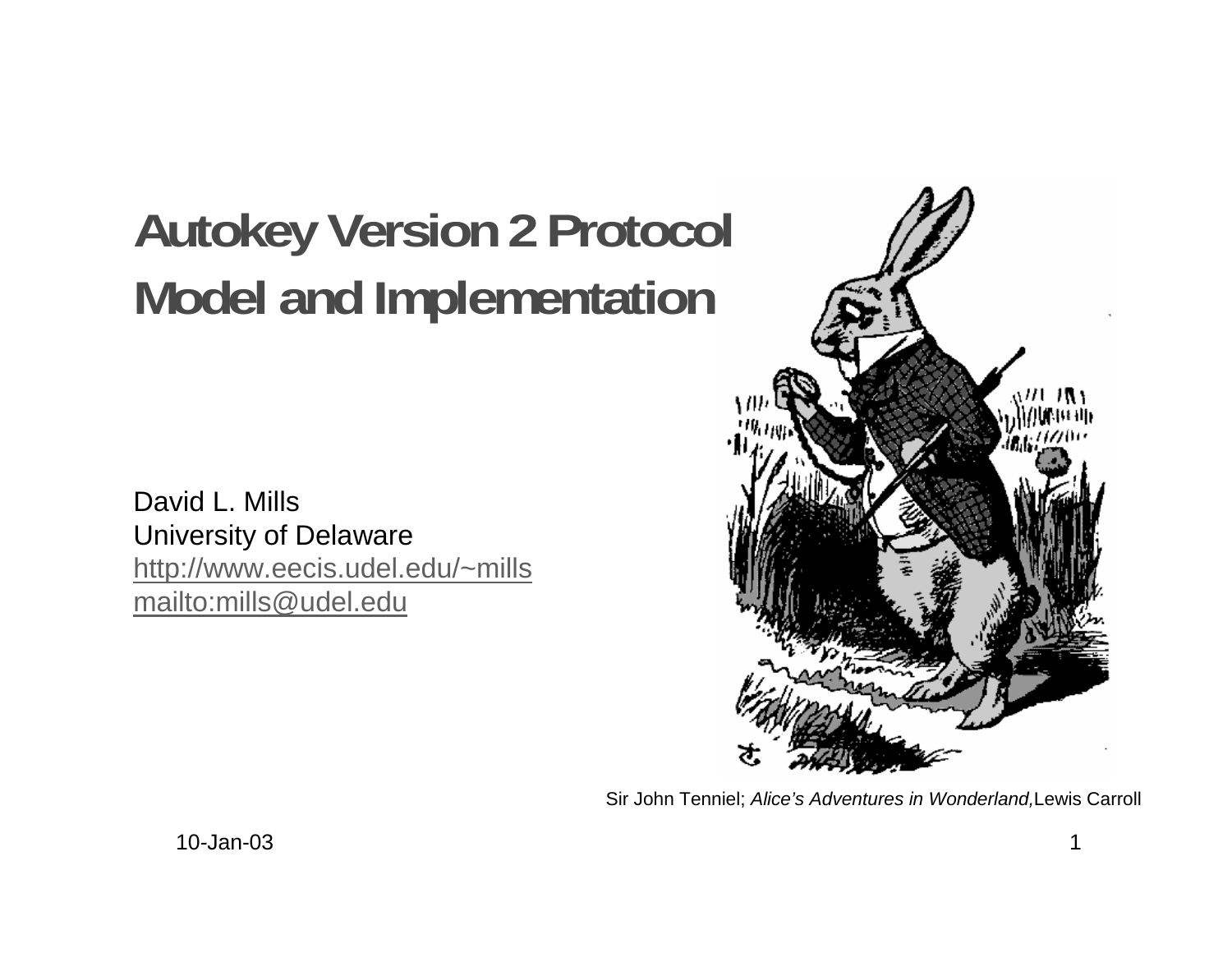

- o We all know what NTP stands for, but NTP is only an implementation vehicle providing a distributed chassis to test and exercise something here called the Autokey Version 2 Protocol. Chassis, Autokey, get it?
- o Rather than have me redraw a bunch of slides for this presentation, please interpret "NTP" in the following as the Neanderthal Training Protocol.
- o Any mention of "time" should be interpreted as somewhere in the ages of the dinosaurs when clocks hadn't been invented yet.
- o We also have a project for timekeeping in the Interplanetary Internet in which this stuff might appear. There it's the Neptune Terraforming Project.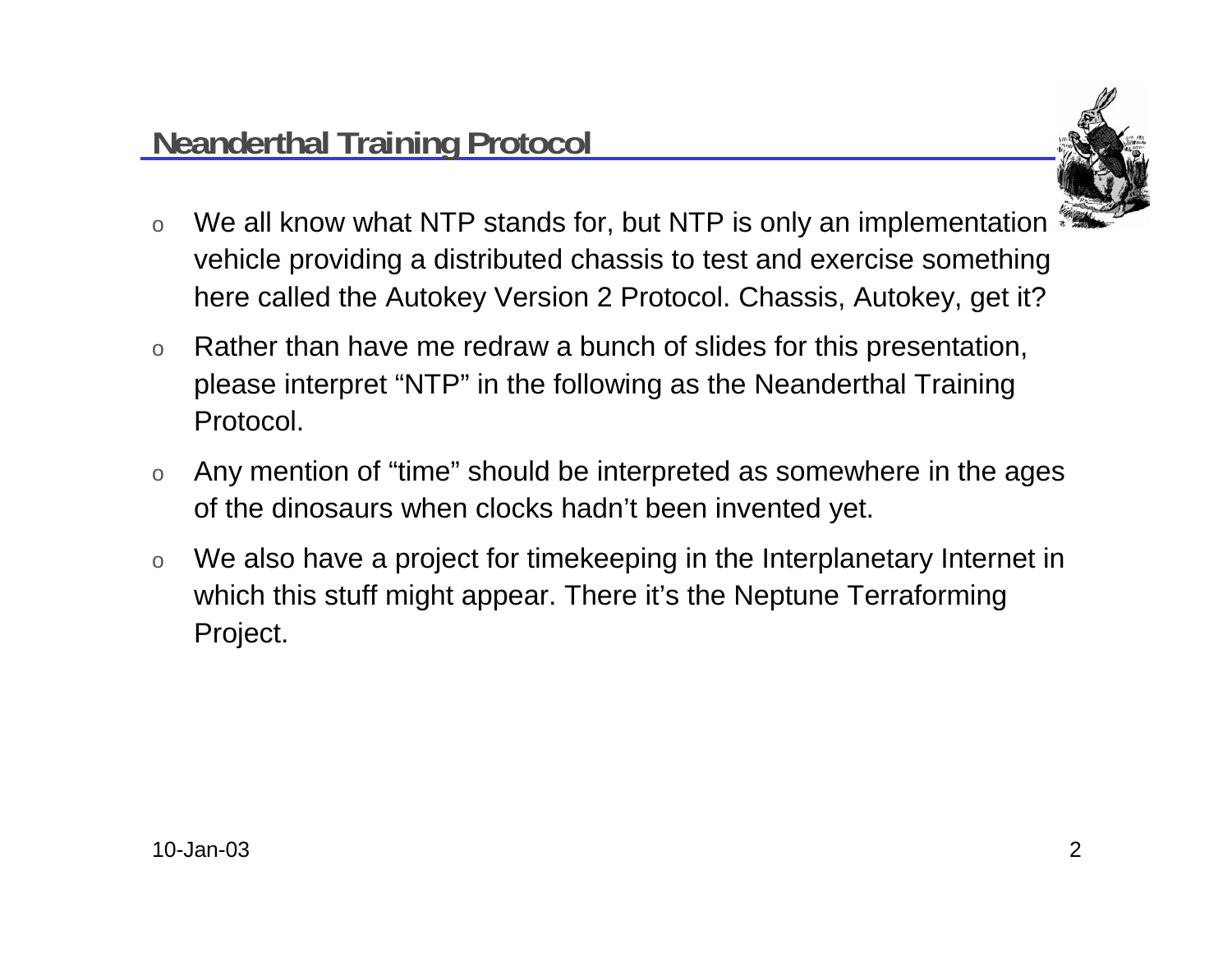

- o Authentication and synchronization protocols work independently for each peer, with tentative outcomes confirmed only after both succeed.
- o Public keys and certificates are obtained and verified relatively infrequently using X.509 certificates and certificate trails.
- oSession keys are derived from public keys using fast algorithms.
- o Each NTP message is individually authenticated using session key and message digest (keyed MD5).
- o A proventic trail is a sequence of NTP servers each time synchronized and cryptographically verified to the next and ending on one or more trusted time servers.
- o NTP and Autokey run in parallel to synchronize time and construct proventic trails.
- o When both time and at least one proventic trail are verified, the peer is admitted to the population used to synchronize the system clock.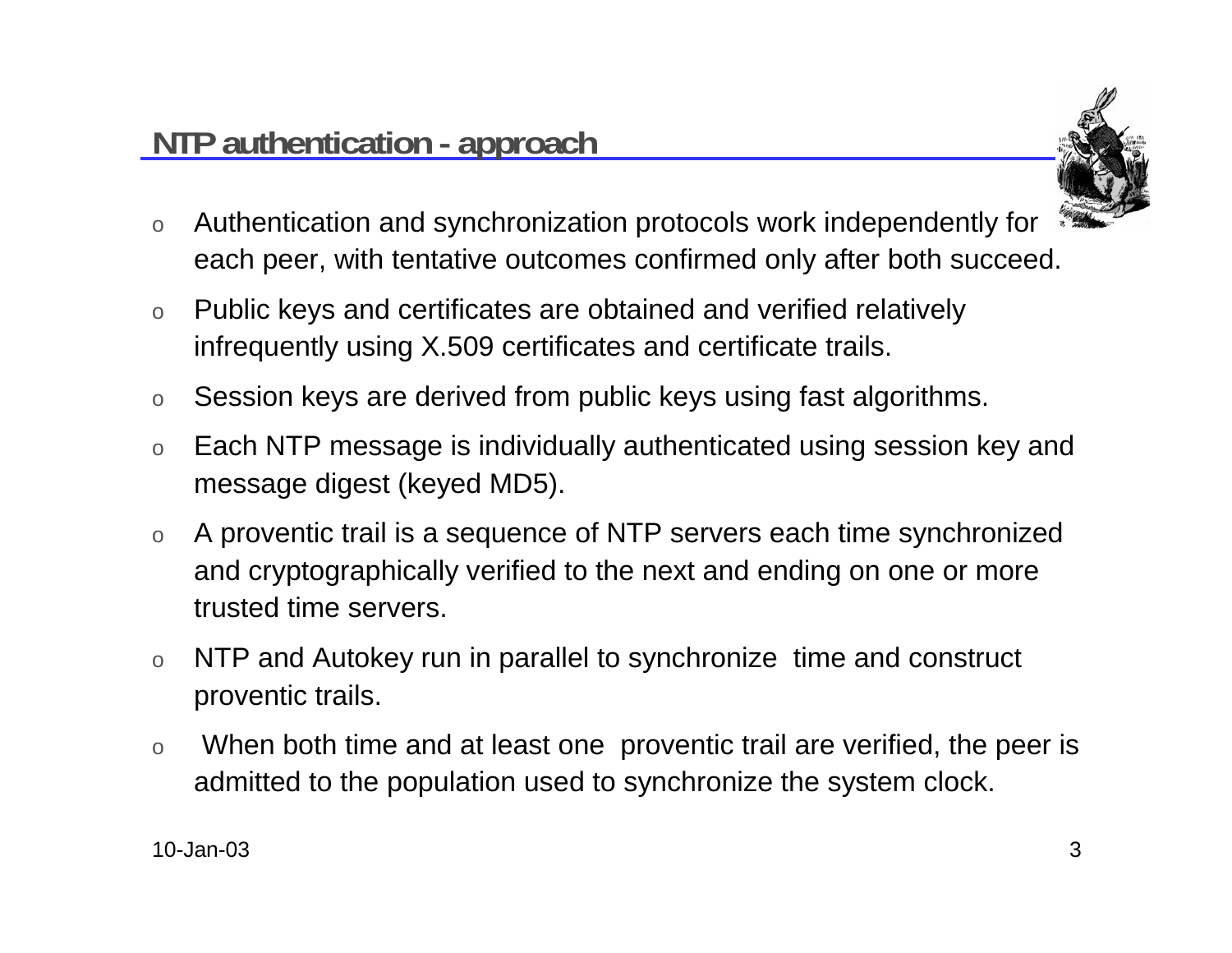

- o A Neanderthal sensor network consists of a hierarchical forest of servers and server/clients.
	- • Some servers are declared primary (stratum 1) and are self-certifying using means outside the protocol.
	- $\bullet$  Other servers automatically configure in a forest at increasing stratum or authentication flow toward the leaves.
	- $\bullet$ The Autoconfigure protocol does configuration, but that's another briefing.
- o Each stratum authenticates from the preceding stratum using the Autokey protocol described later in this briefing.
	- $\bullet$ Until recently, this scheme was vulnerable to a middleman attack.
	- • A rogue could pretend to be a server and terrorize dependent server/clients without being detected.
	- So, a step has been added where a client must provide secure identification TBD to the server, which then is then convinced to sign the client certificate.
	- • Thus, each server becomes a trusted certificate authority for dependent clients.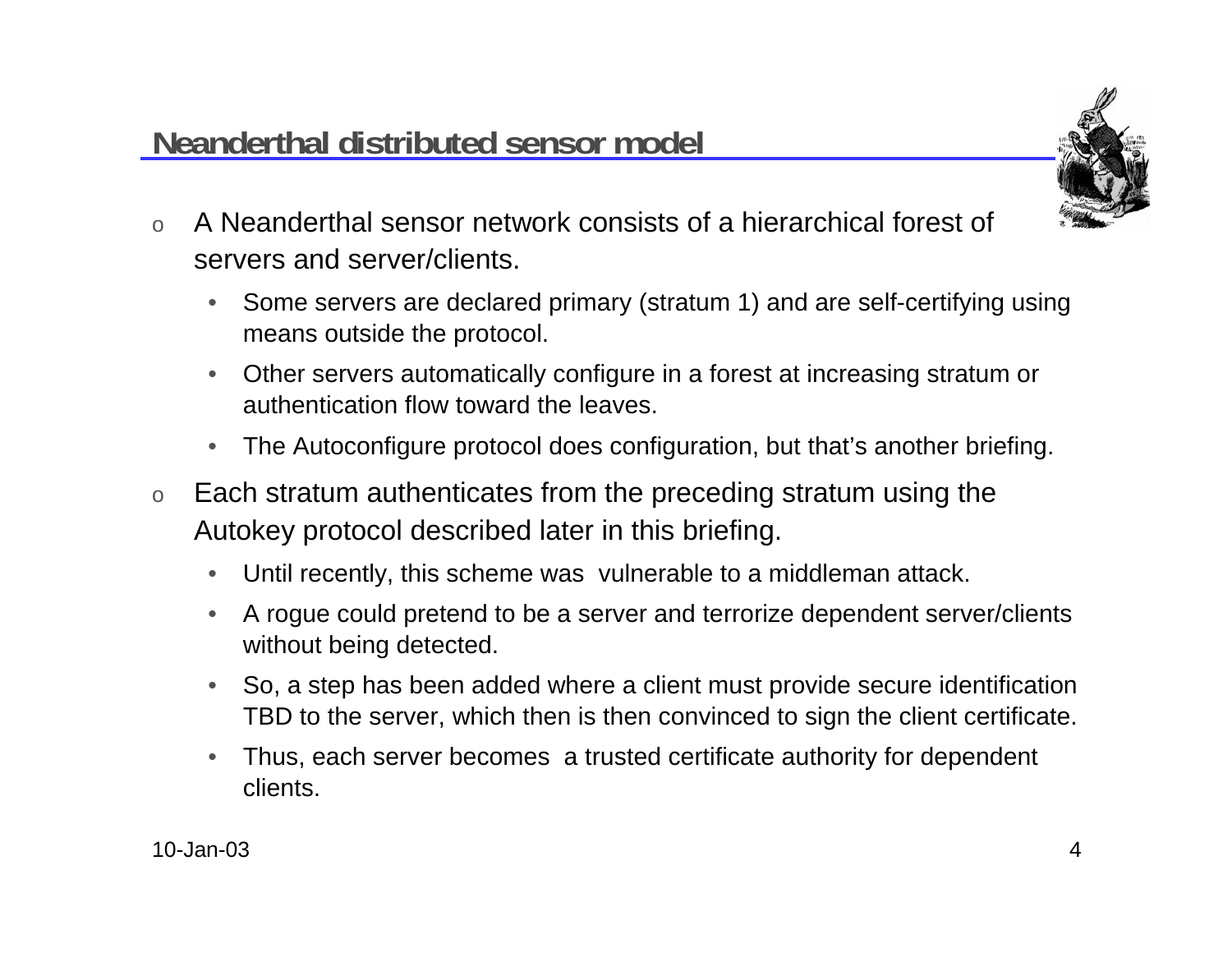

- o There are three steps to the authentication process for a server at stratum N.
	- •Server N obtains the certificate from server  $N-1$ . This certificate is signed by server  $N - 2$ , except for servers  $N = 1$ , which are self-signed.
	- •Server N obtains the certificate for server  $N-2$ , which sever  $N-1$  has previously obtained, and uses it to authenticate the server  $N-1$  certificate.
	- •Server N proves authentic to server  $N-1$  using a scheme TBD and asks it to sign its certificate. This is provided to the client at stratum  $N + 1$  on demand.
- o This scheme works as long as servers N can prove identity to servers N – 1.
- o For the most secure, servers could cache all certificates to the root, but this could burn lots of network bandwidth and sensor memory.
- o The identification scheme will use the extension fields of the X.509 version 3 certificate.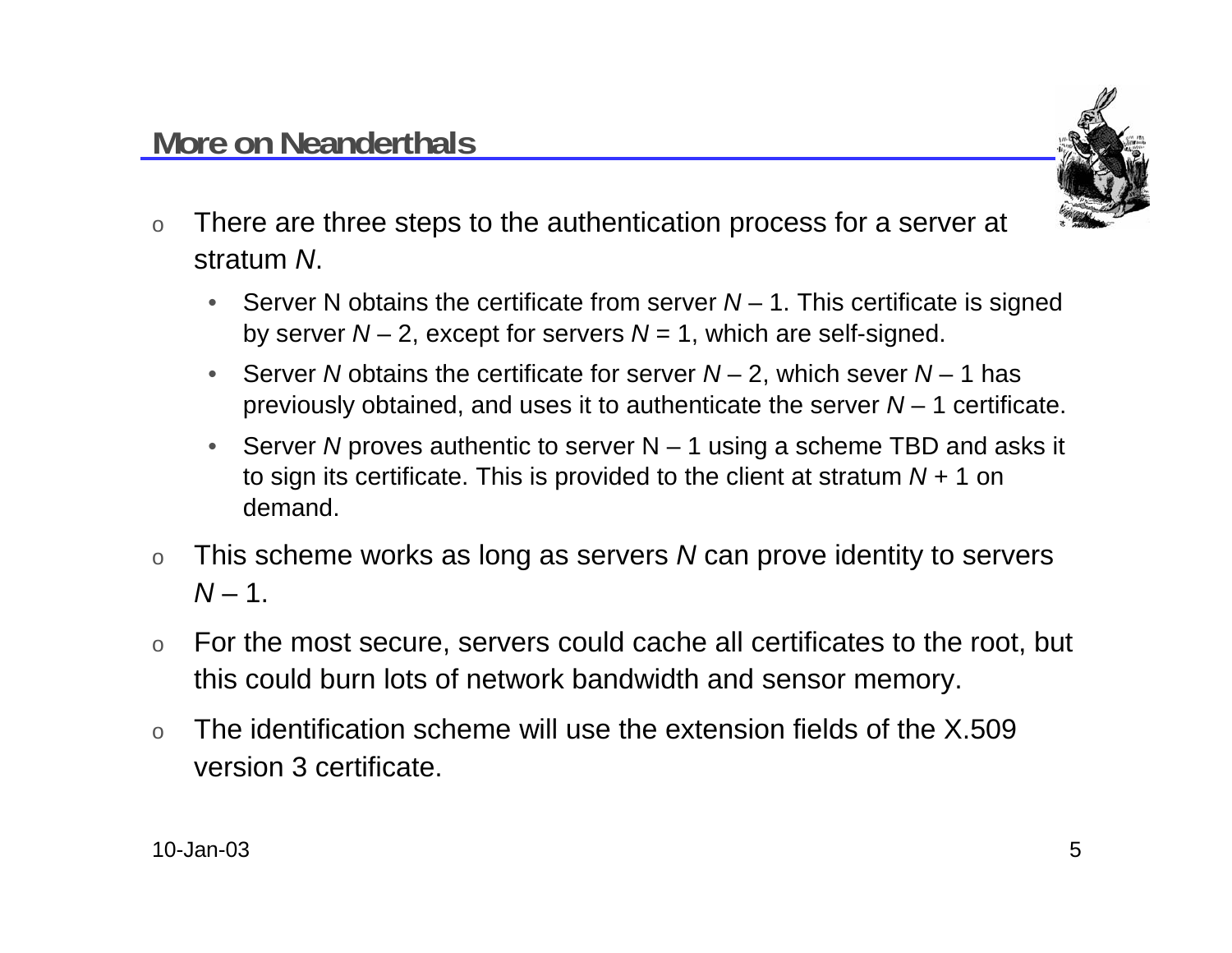

## **NTP protocol header and timestamp formats**



**VN version number (4) Strat stratum (0-15) Poll poll interval (log2) Prec precision (log2)**

**NTP Timestamp Format (64 bits)**

|--|

**Value is in seconds and fractionsince 0h 1 January 1900**

#### **NTP v4 Extension Field**

**Extension Field(padded to 32-bit boundary) Field Type Length**

**Last field padded to 64-bit boundary**

**NTP v3 and v4NTP v4 only authentication only**

**Authenticator uses MD5 cryptosum of NTP header plus extension fields (NTPv4)**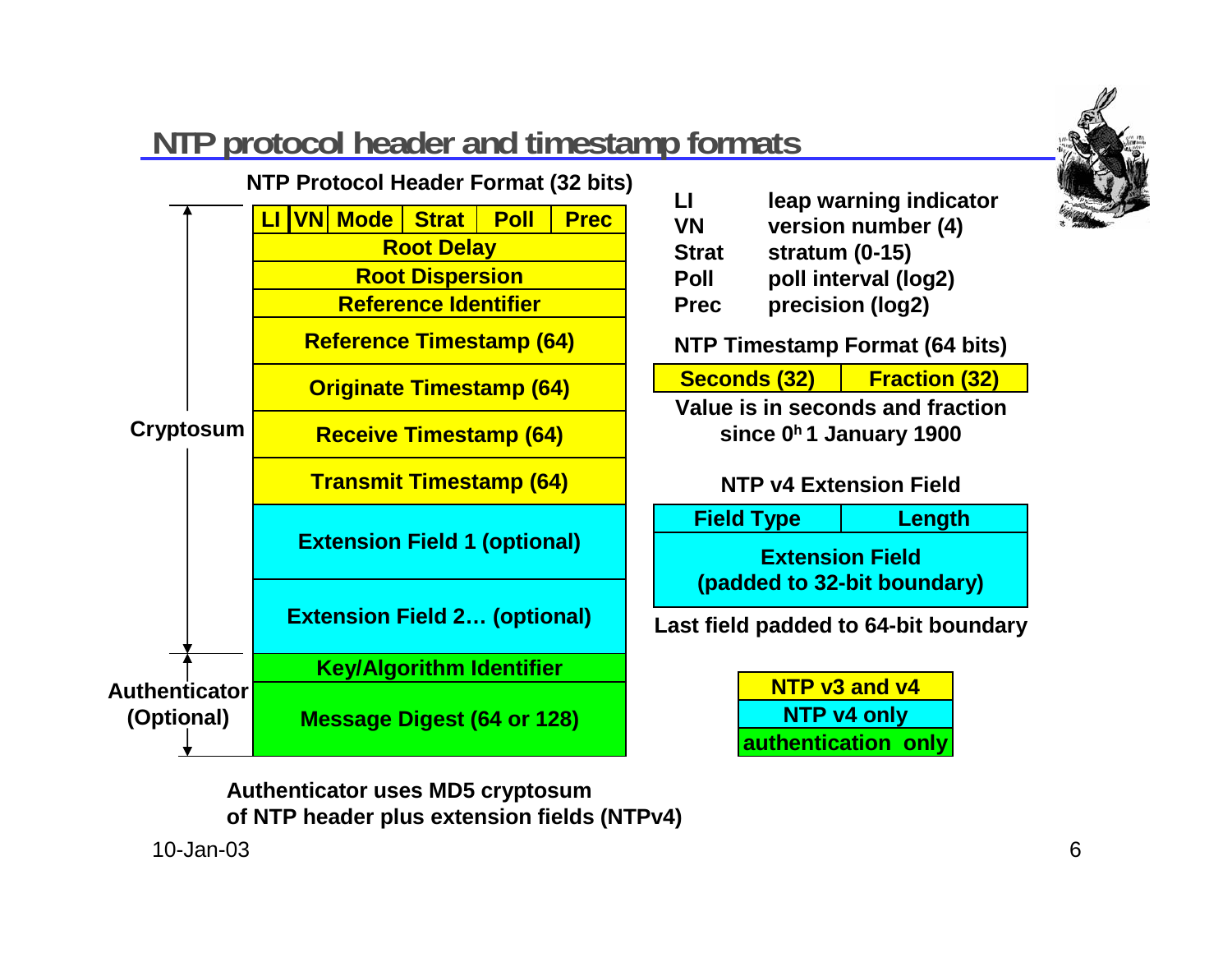#### **NTPv4 extension fields**





- o New extension fields format defined for NTP Version 4
	- $\bullet$ Fields are processed in order.
	- •Requests may be transmitted with or without value fields.
	- •Last field padded to 64-bit boundary; all others padded to 32-bit boundary.
	- •Field length covers all payload and padding.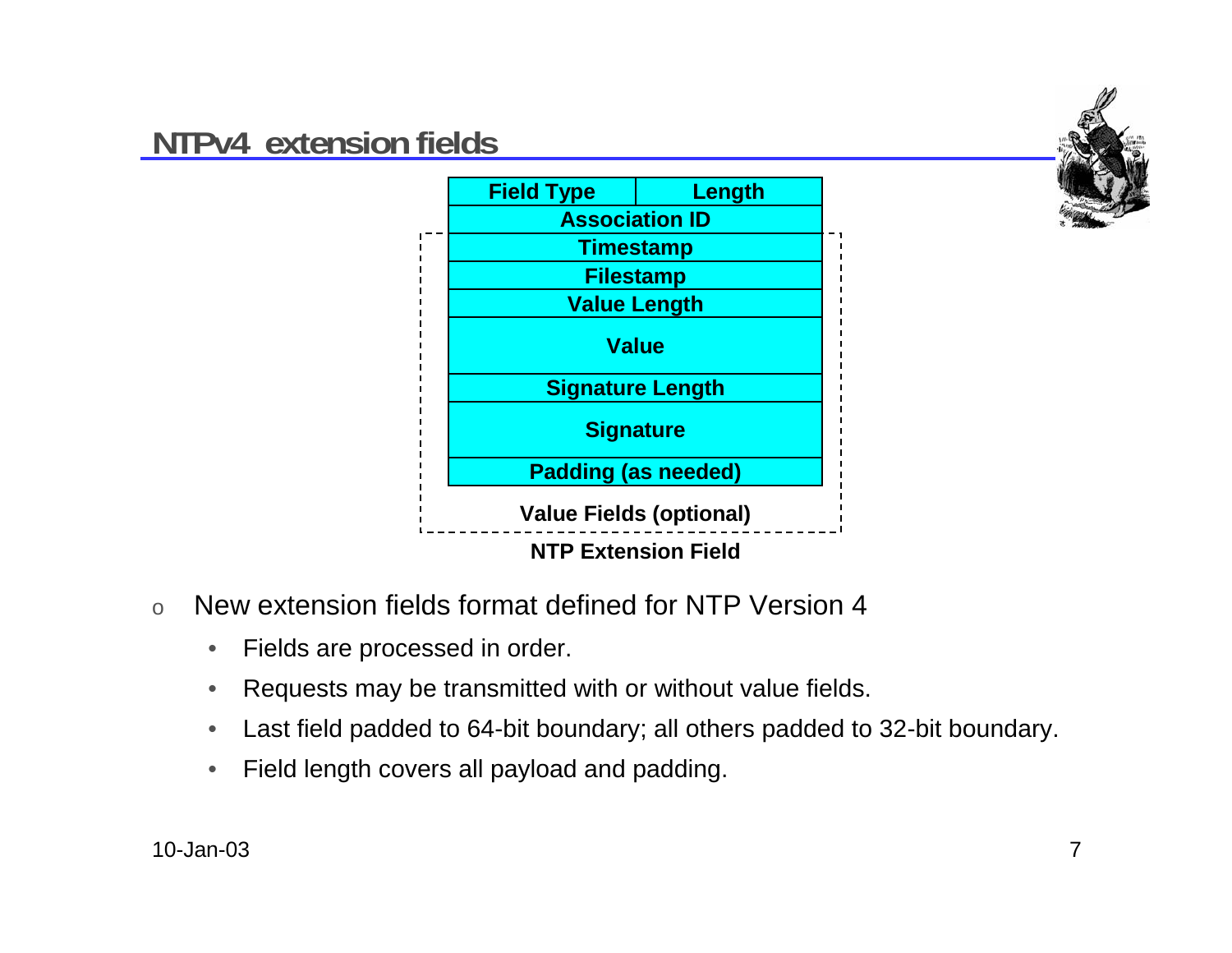

- oNTPv4 session keys have four 32-bit words (16 octets total).
- o The session key value is the 16-octet MD5 message digest of the session key.
- o Key IDs have pseudo-random values and are used only once. A special key ID value of zero is used as a NAK reply.
- o In multicast mode and in any message including an extension field, the cookie has a public value (zero).
- o In client/server modes the cookie is a hash of the addresses and a private value, optionally blinded by a stream cipher.
- o In symmetric mode both peers derive the cookie from the Diffie-Hellman agreed key.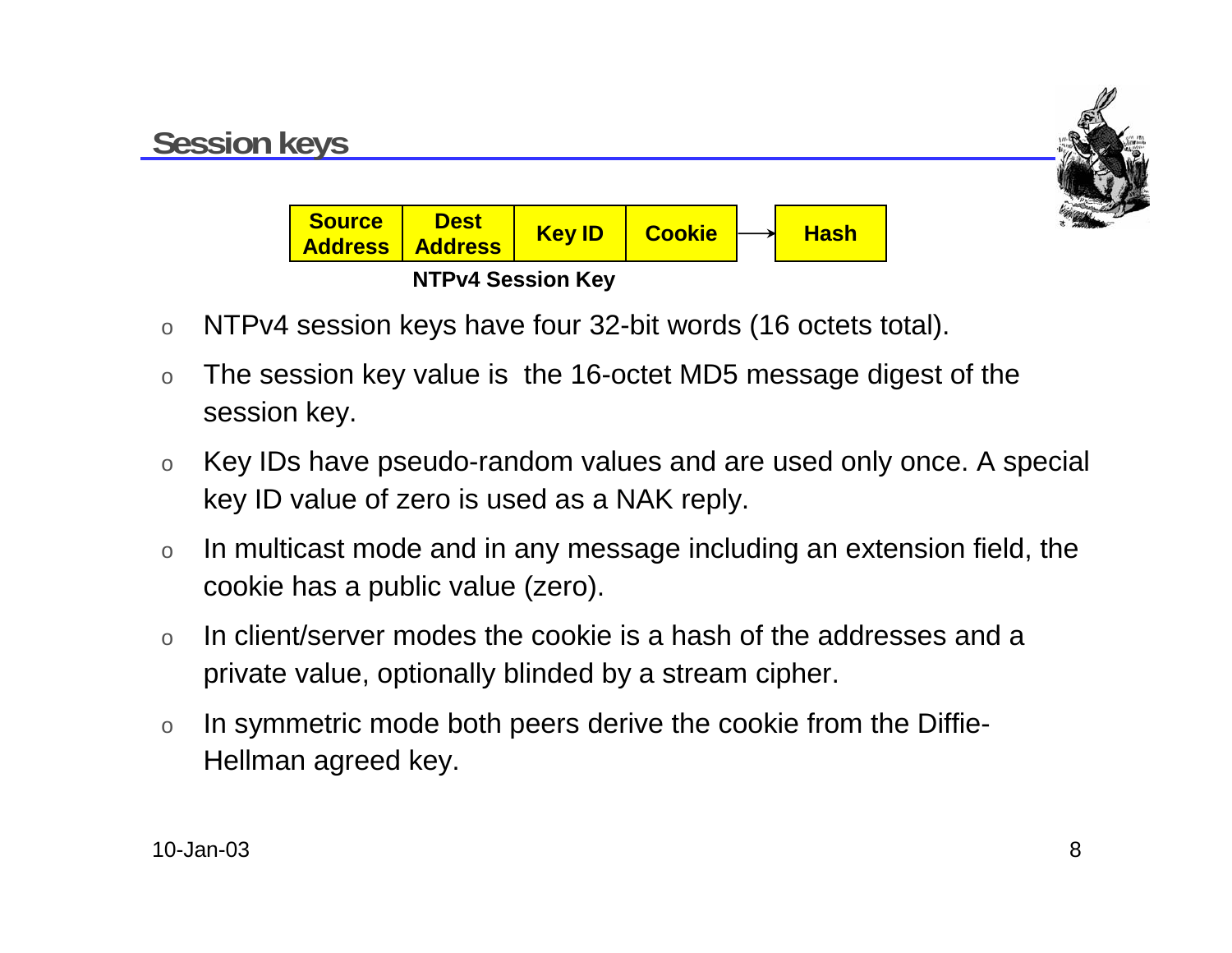

- o The server generates a cookie unique to the client and server addresses and its own private value. It returns the cookie, signature and timestamp to the client using an extension field.
- o The cookie is blinded by a one-time stream cipher generated by a Diffie-Hellman agreement.
- oThe server uses the cookie to validate requests and construct replies.
- o The client uses the cookie to validate the reply and checks that the request key ID matches the reply key ID.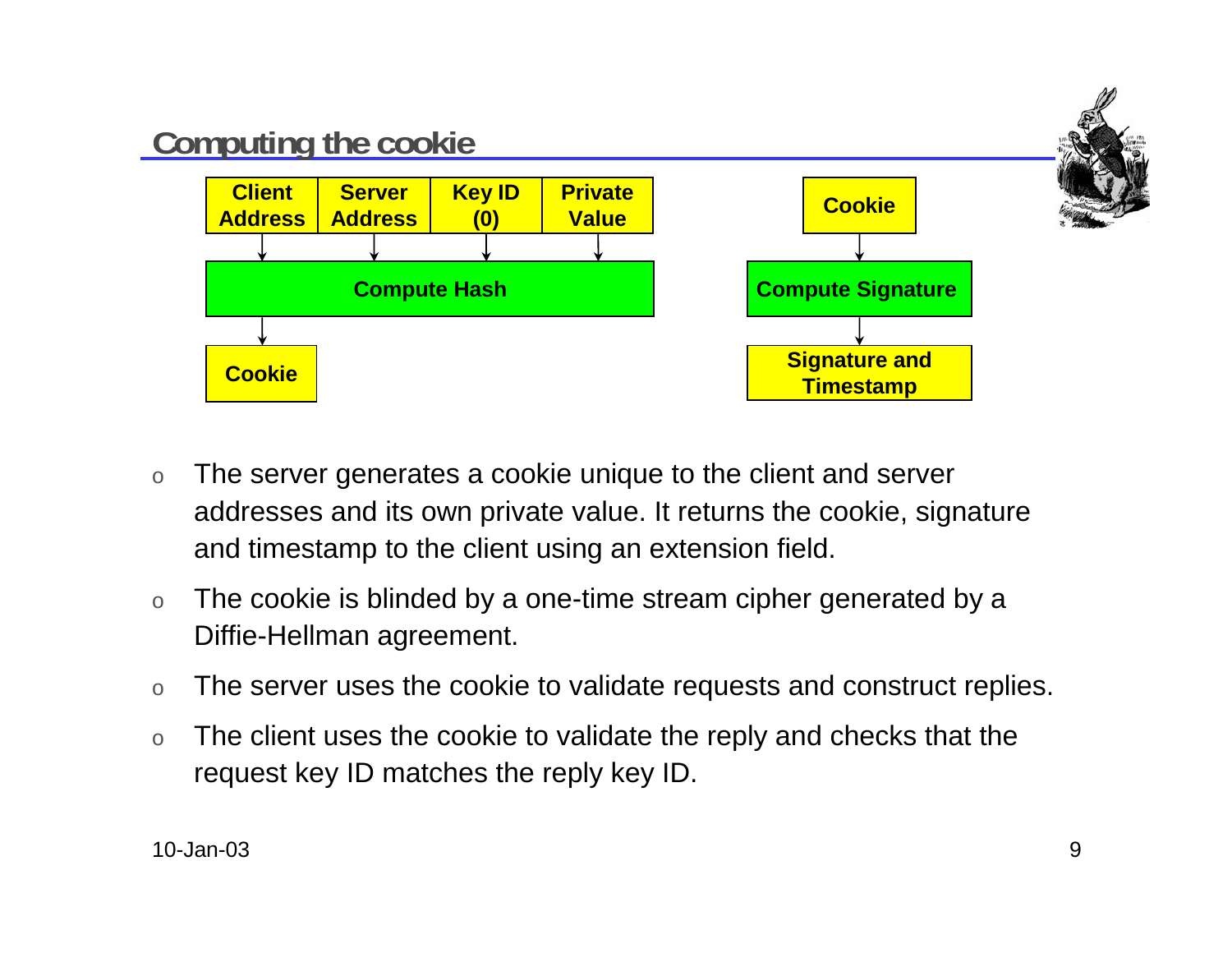

- o The server rolls a random 32-bit seed as the initial key ID and selects the cookie. Messages with a zero cookie contain only public values.
- o The initial session key is constructed using the given addresses, cookie and initial key ID. The session key value is stored in the key cache.
- o The next session key is constructed using the first four octets of the session key value as the new key ID. The server continues to generate the full list.
- o The final index number and key ID are provided in an extension field with signature and timestamp.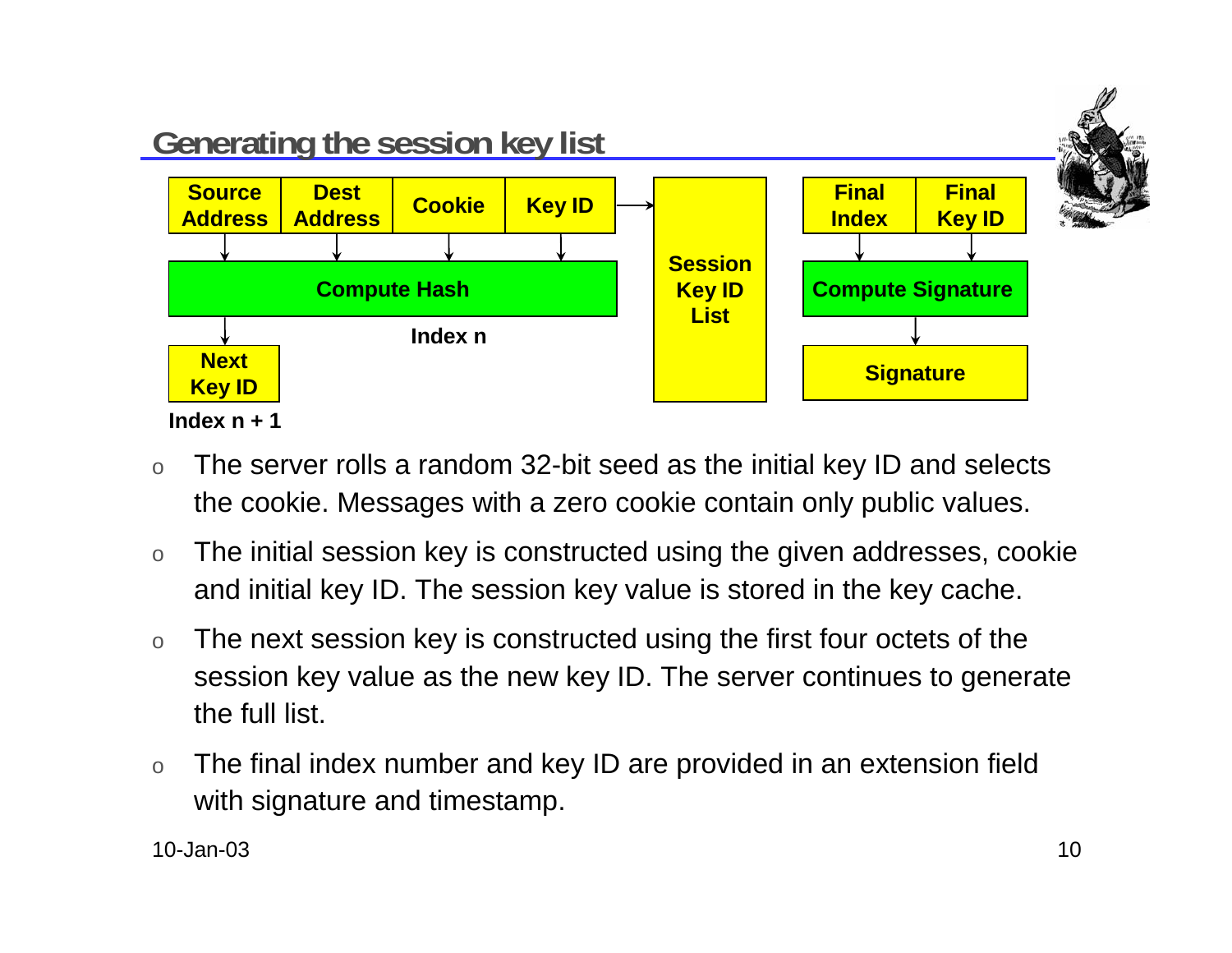

- o The message authenticator code (MAC) consists of the MD5 message digest of the NTP header and extension fields using the session key ID and value stored in the key cache.
- o The server uses the session key ID list in reverse order and discards each key value after use.
- o An extension field containing the final index, key ID and signature is included in the first message from the list.
- oThis extension field can be provided upon request at any time.
- oWhen all entries in the key list are used, a new one is generated.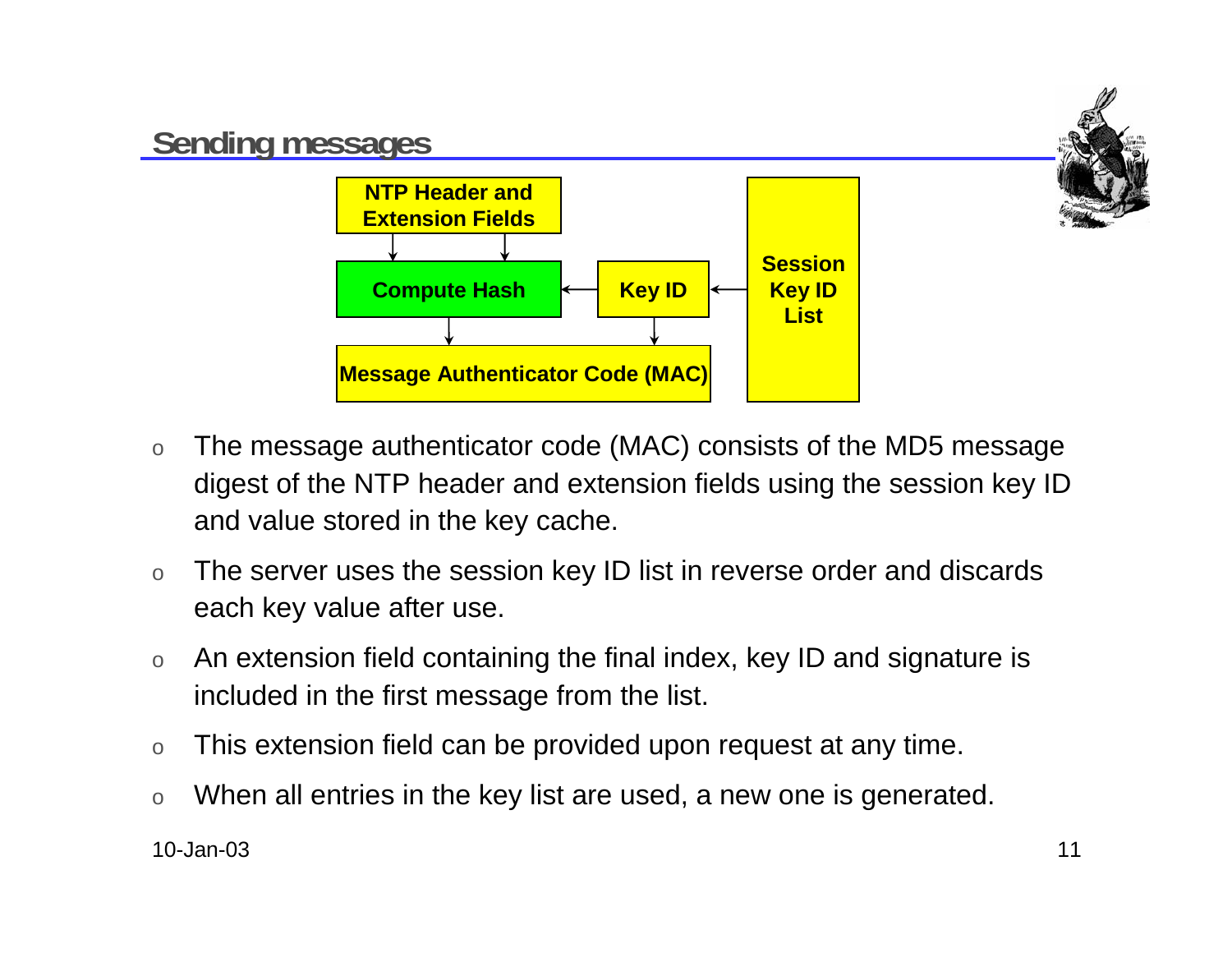

- o The intent is not to hide the message contents, just verify where it came from and that it has not been modified in transit.
- o The MAC message digest is compared with the computed digest of the NTP header and extension fields using the session key ID in the MAC and the key value computed from the addresses, key ID and cookie.
- o If the cookie is zero, the message contains public values. Anybody can validate the message or make a valid message containing any values.
- o If the cookie has been determined by secret means, nobody except the parties to the secret can validate a message or make a valid message.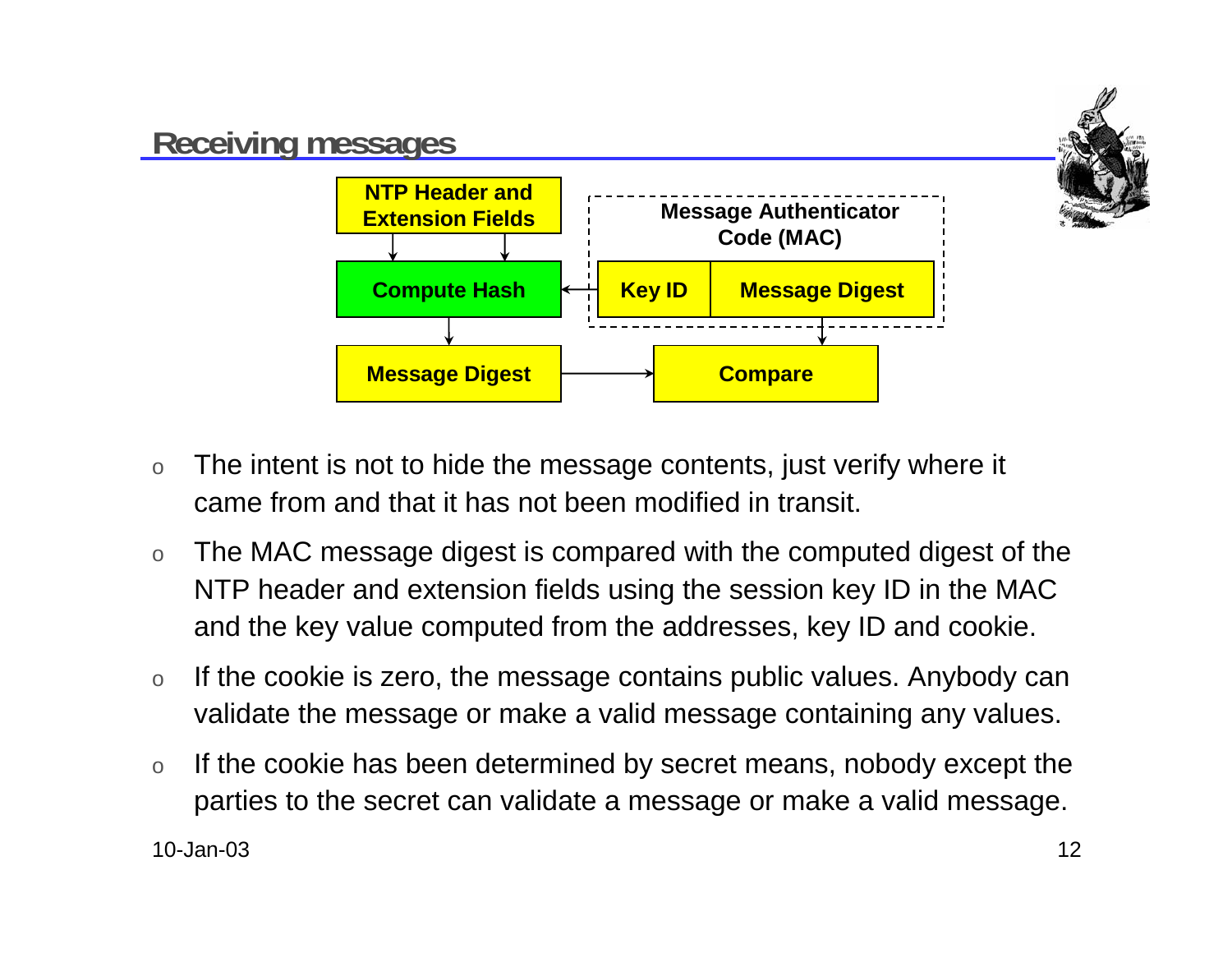#### **Autokey messages**



- o Association (1)
	- $\bullet$ Send request; receive association parameters and host name. Not signed.
- o Certificate (2)
	- •Send request; receive X.509 certificate with issuer name and validity period.
- o Cookie (3)
	- Send public key; receive encrypted cookie.
- o Autokey (4)
	- $\bullet$ Send request with autokey values; receive autokey values.
- o Leapseconds (5)
	- $\bullet$ Exchange leapseconds tables, each peer keeping the latest version.
- o Sign (6)
	- $\bullet$ Send client certificate; receive signed client certificate.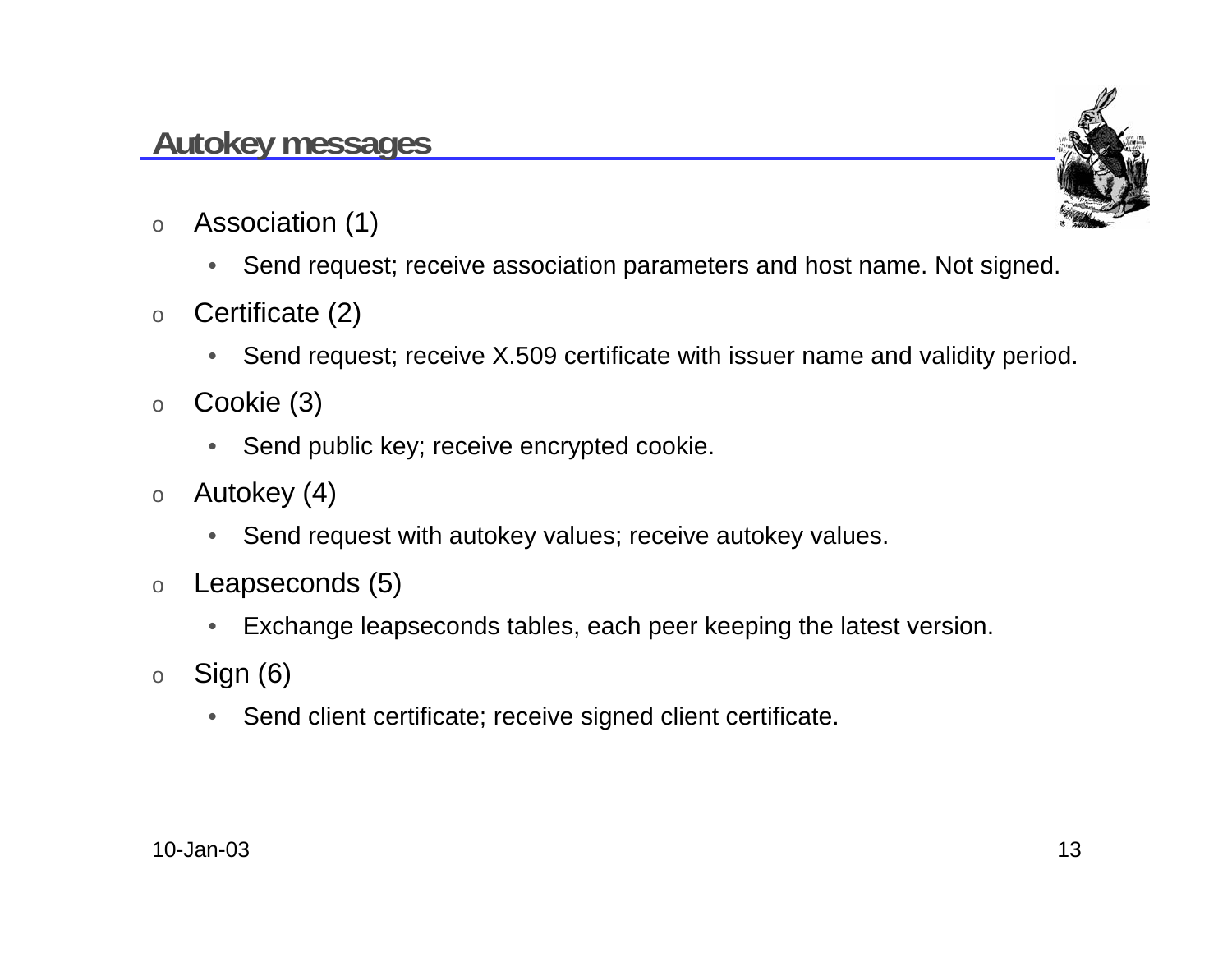

- o Public keys, certificates and leapseconds files can be read from local files or sent over the net using the Autokey protocol.
- o Cryptographic values are signed only when the host is synchronized.
	- $\bullet$  Filestamps record the NTP seconds when the file was created. These are proventic data and provide a reliable total ordering of creation epoches.
	- • Timestamps record the NTP seconds when the data were last signed. These are proventic data only when the sender is synchronized and provide only a partial ordering of signing epoches.
- o Cryptographic values derived from files and received over the net are signed only when they are created or changed and in addition at revocation intervals of about one day.
- o Autokey values are signed when the key list is regenerated, about once per hour.
- oCookie values are signed when the Cookie Response is sent.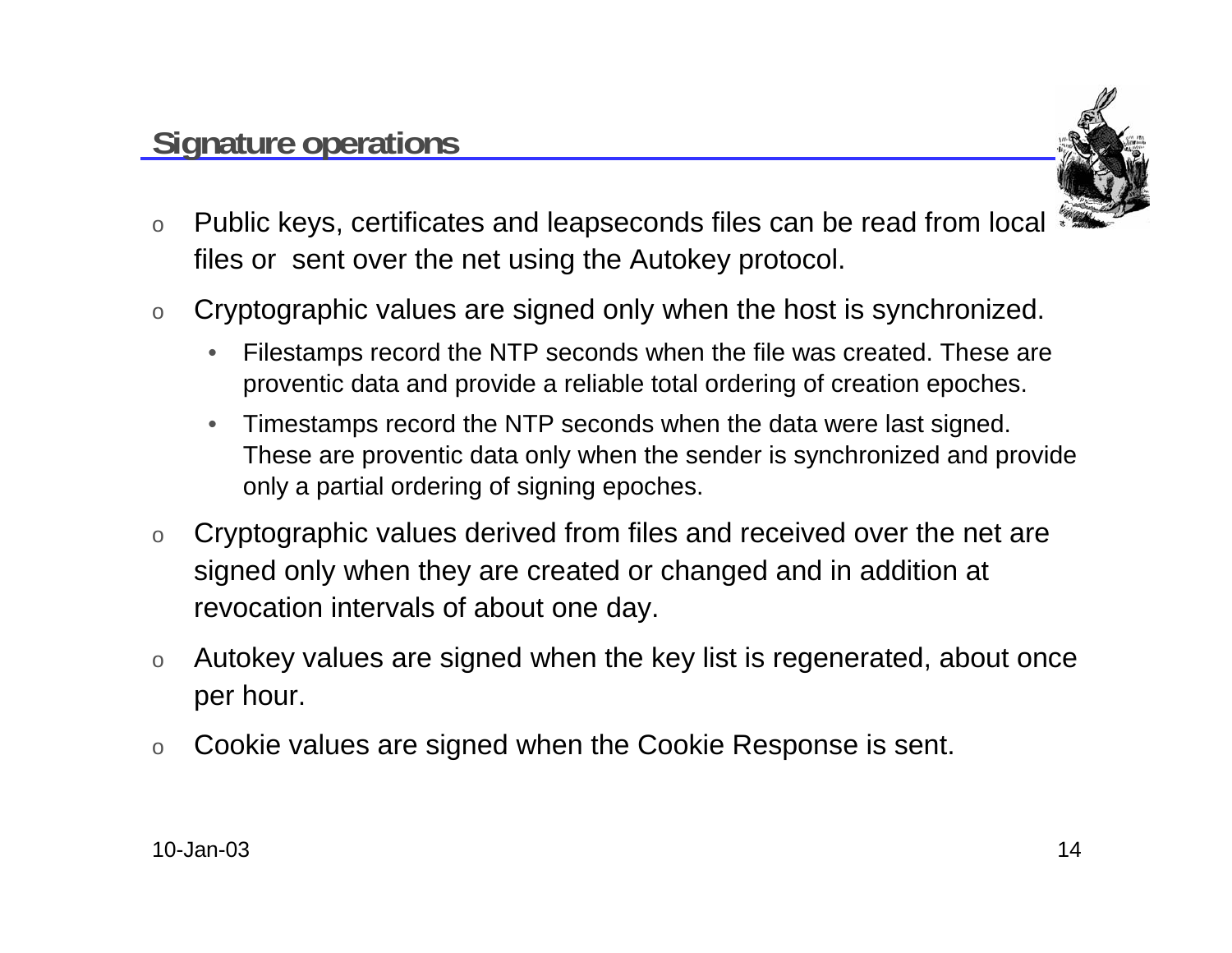

- o Initial exchange specifies server message digest and signature encryption algorithm, which can be any supported by OpenSSL.
- oThe Certificate Request/Response cycle repeats as needed.
- oPrimary (stratum 1) certificate is self-signed and ipso facto valid.
- o Secondary certificates are signed by the next lower stratum server and validated with its public key.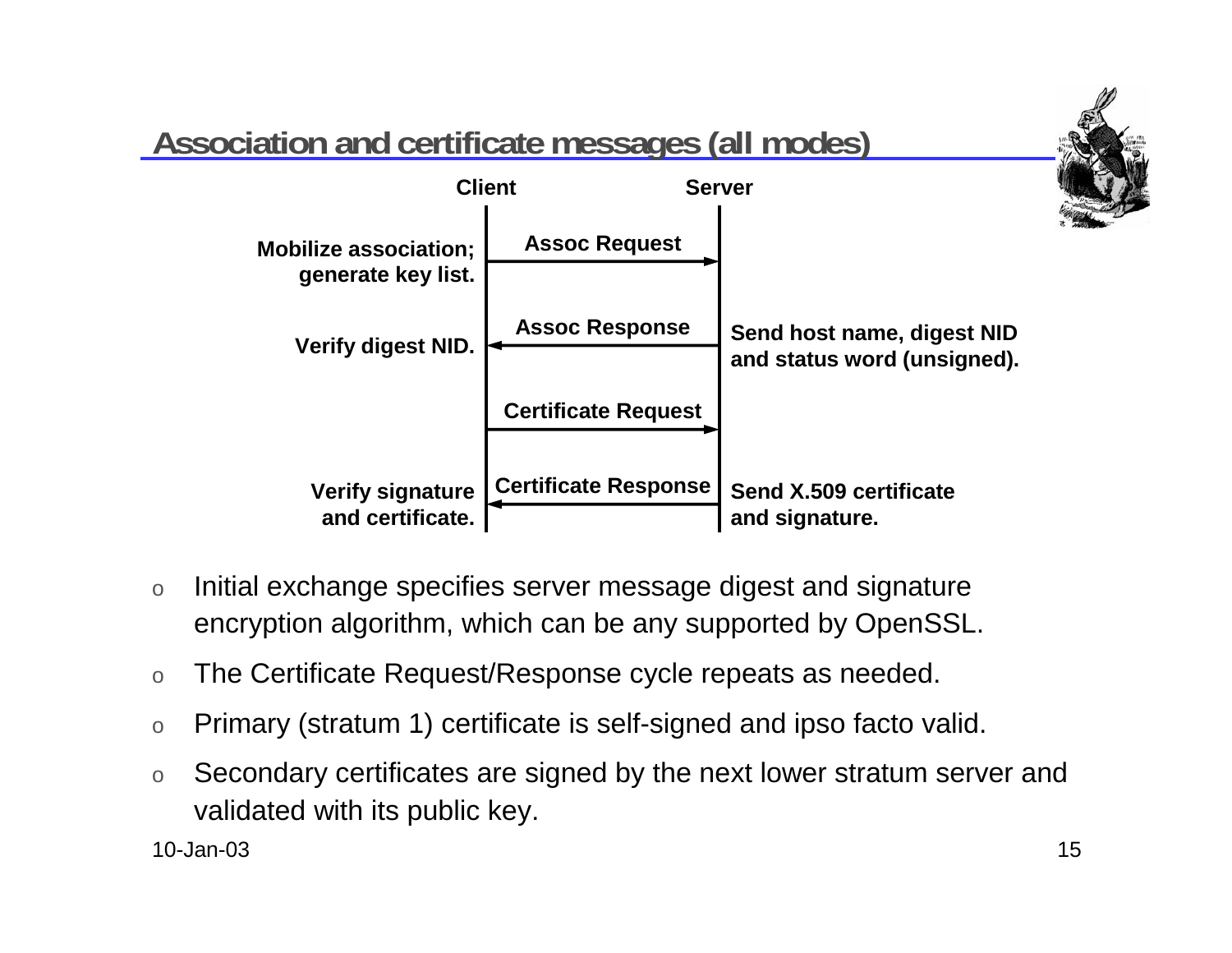

- o Client sends public key to server without signature when unsynchronized.
- o Symmetric active peer sends public key and signature to passive peer when synchronized.
- o Server cookie is encrypted from the hash of source/destination addresses, key ID and server private value.
- oSymmetric passive cookie is a random value.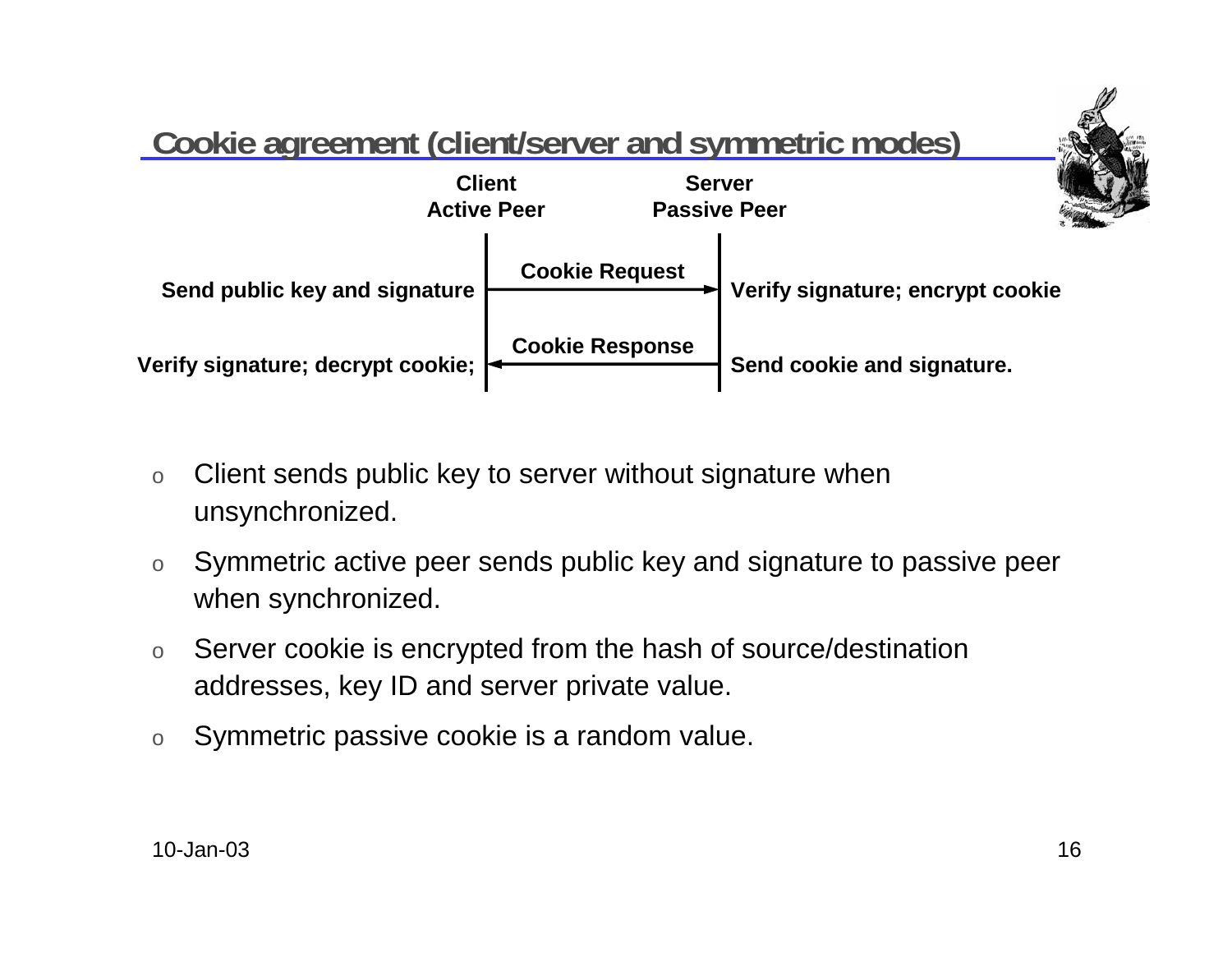

- o The server sends messages at fixed intervals.
	- $\bullet$  The first message sent after regenerating the key list includes the autokey values and signature.
	- • Other messages include the server association ID, but no signature. This is used as a handle for clients to request the autokey values if necessary.
	- •These messages are considered public values, so the cookie value is zero.
- o When a multicast client receives the first message, it temporarily switches to client/server mode in order to calibrate the networkpropagation delay and authenticate the server.
- o The client first obtains the certificate, cookie and signature as in client/server mode, then obtains the autokey values and signature.
- o When the propagation delay is calibrated, the client switches back to multicast client mode and makes no further transmissions.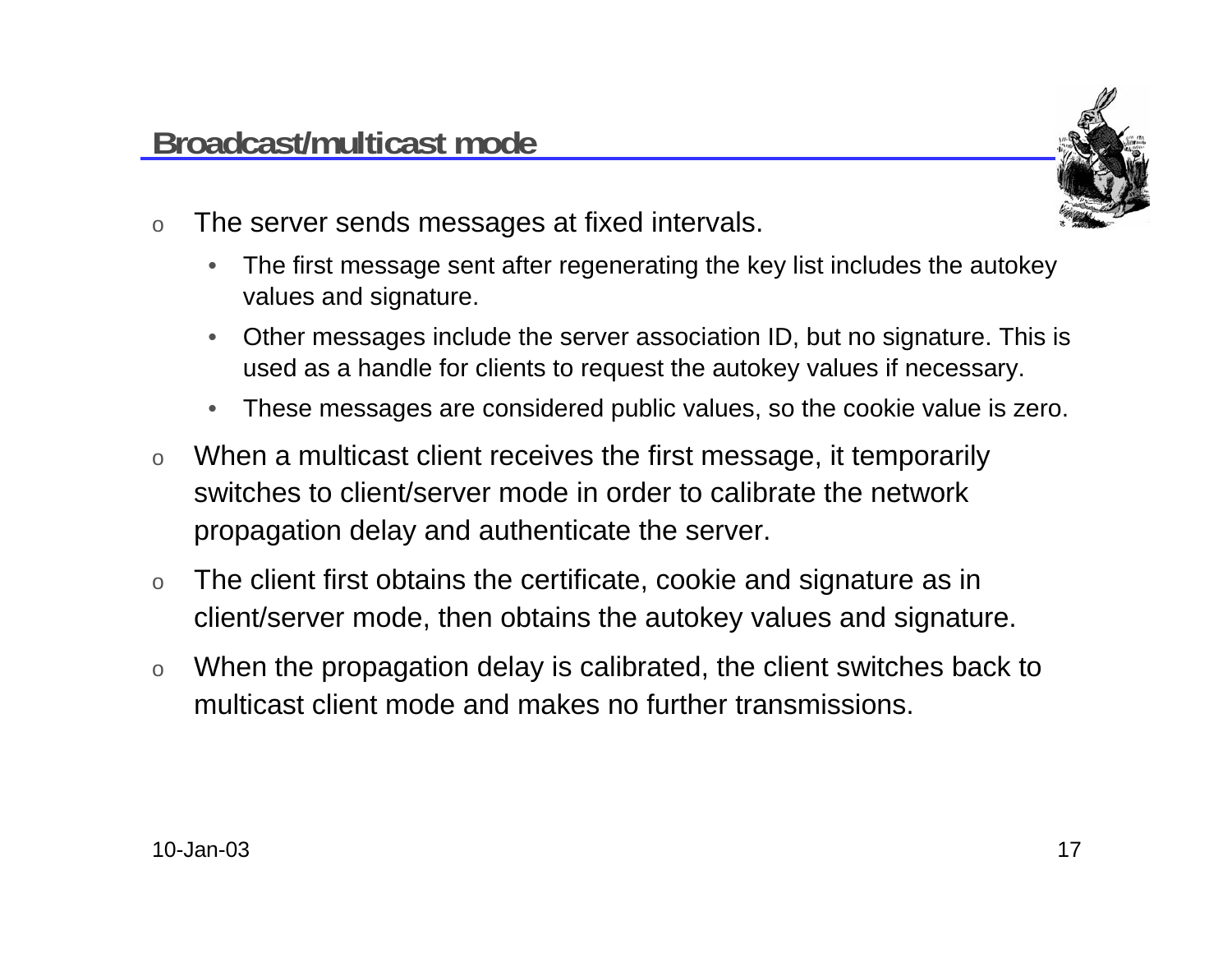## **Broadcast/multicast mode protocol**





oNote: Association and Certificate messages not shown for clarity.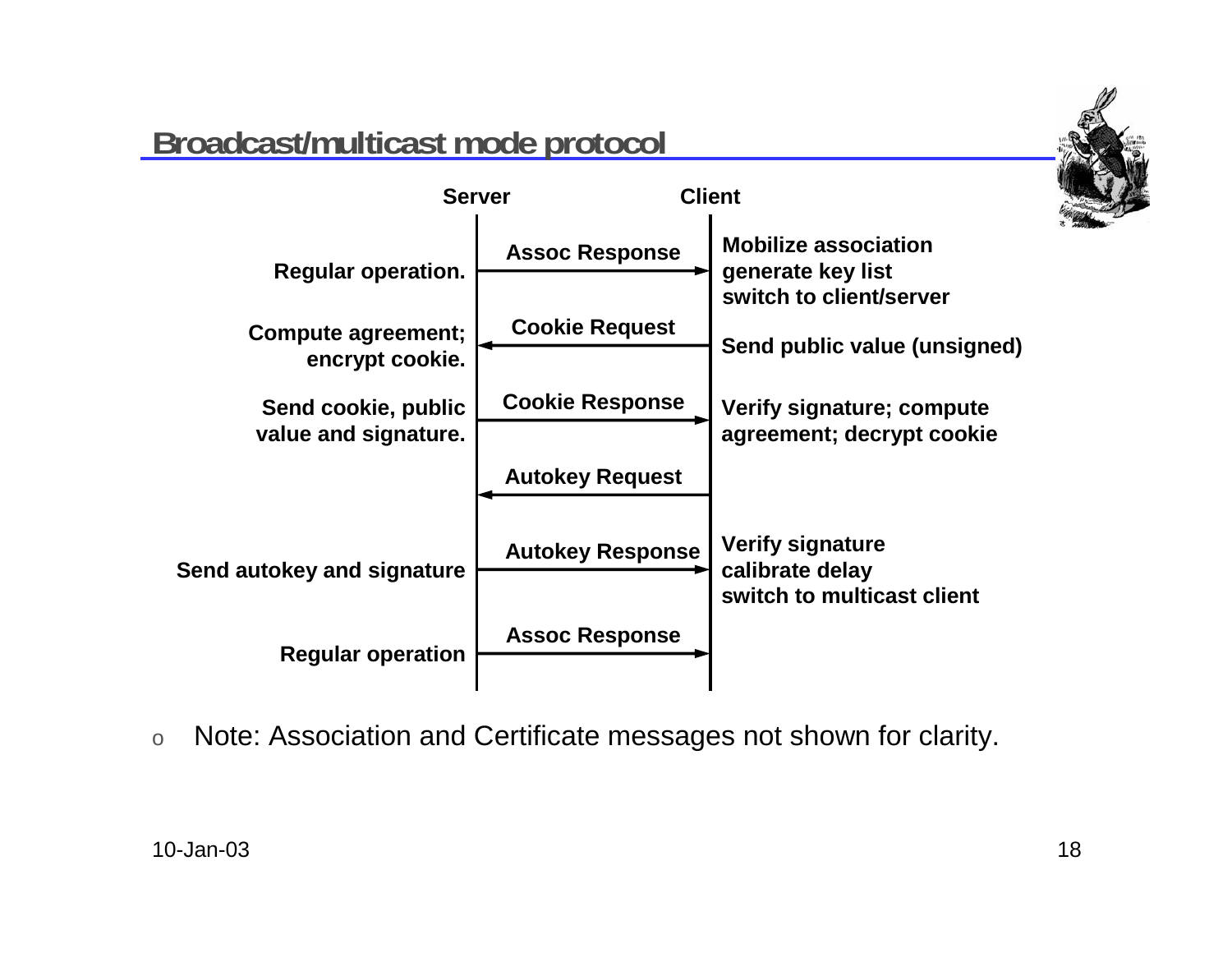#### **Symmetric mode**



- o Symmetric peers can each synchronize the other, depending on which one has the lowest synchronization distance.
	- $\bullet$ One of the peers must be active; the other can be active or passive.
	- $\bullet$  The passive peer must mobilize an association, verify the active peer credentials and compute the cookie
- oEach peer computes a cookie as in client/server mode.
- oEach peer generates a key list independently of the other.
- oThe peers verifies the other peer as in multicast client mode.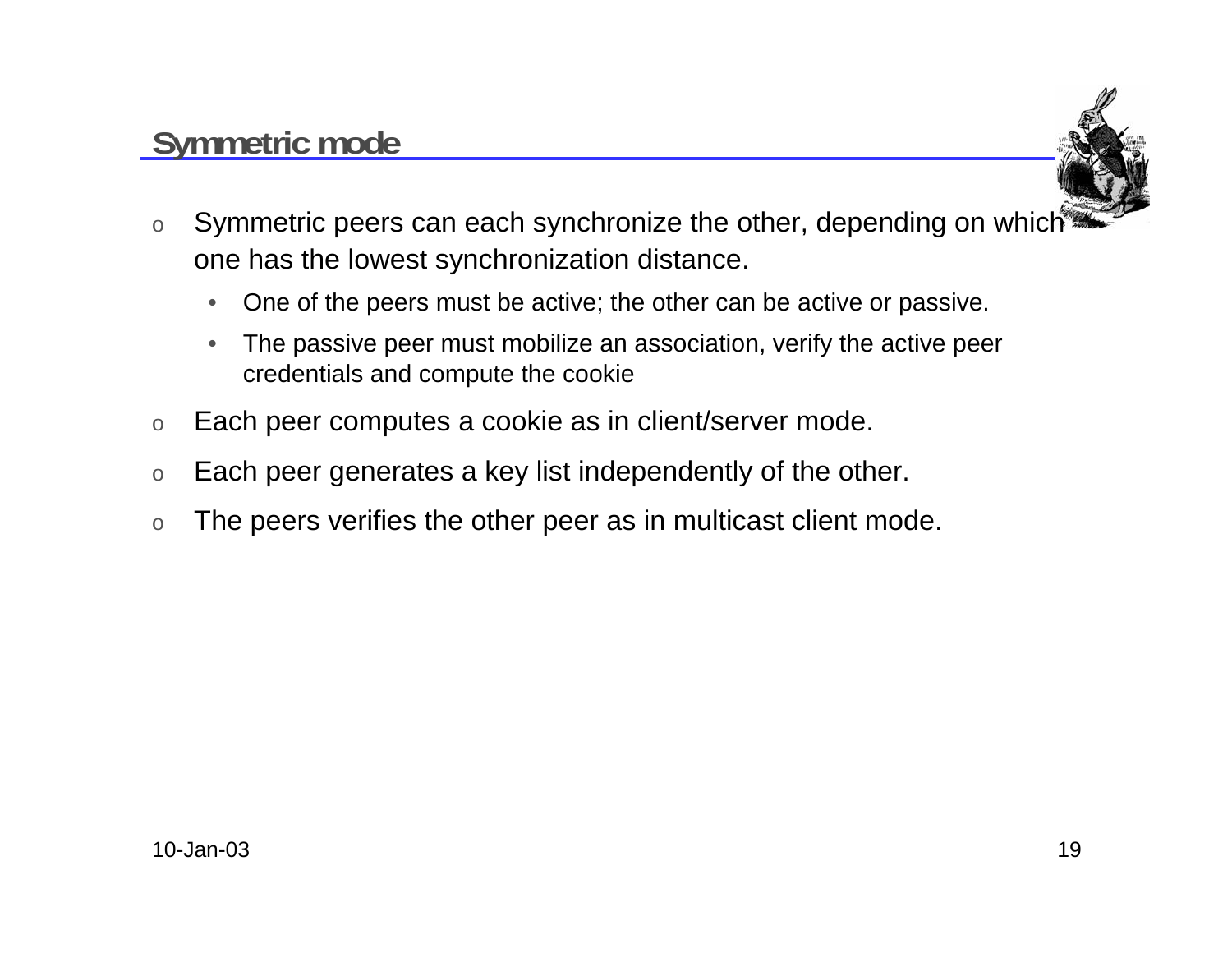

#### **Symmetric mode protocol**



oNote: Association and Certificate messages not shown for clarity.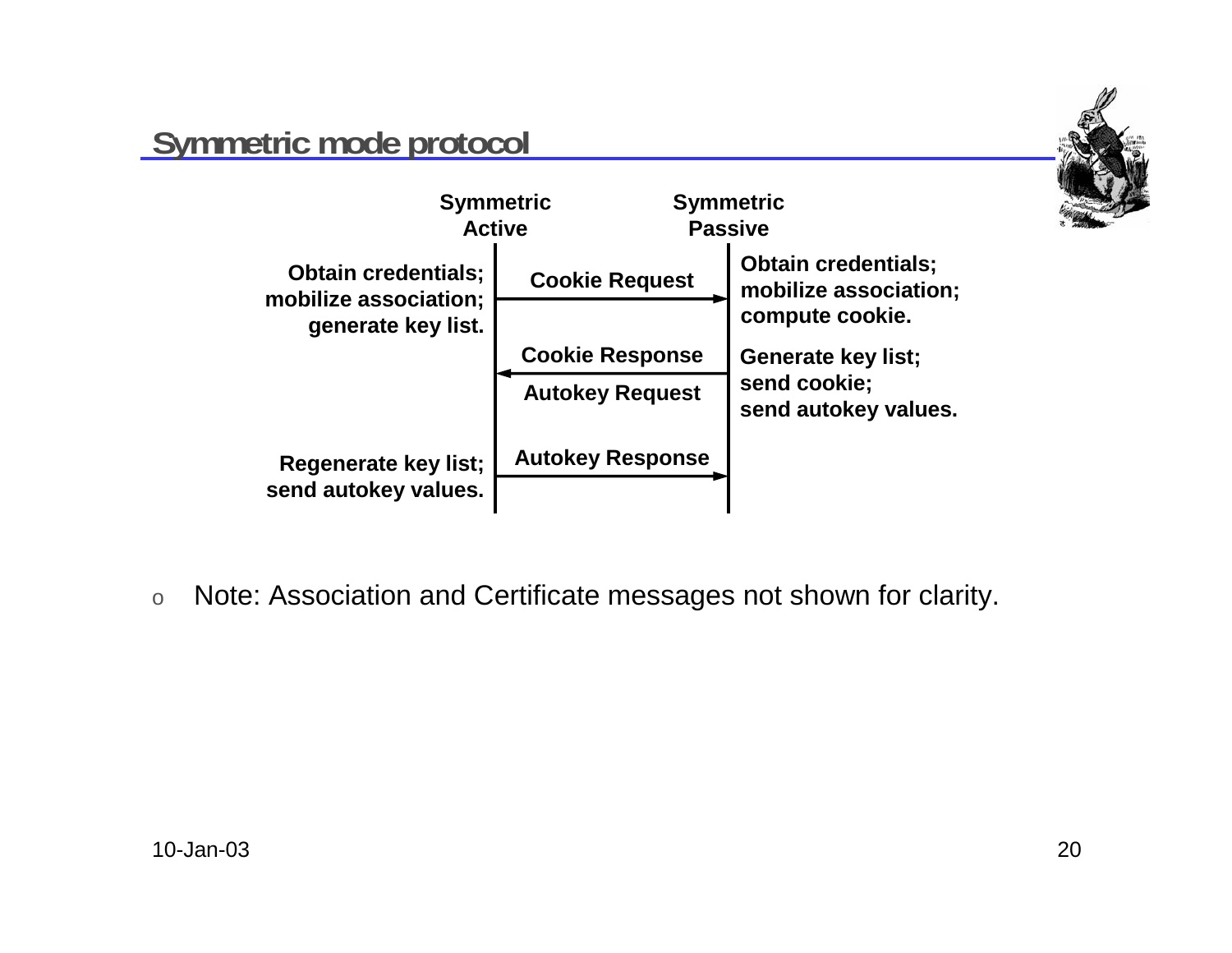## **TAI leapsecond table**



- o The UTC leapsecond table contains the historic epoches, in NTP seconds, of leapsecond insertions since UTC began in 1972
	- $\bullet$ An authoritative copy is on NIST NTP servers in pub/leap-seconds
	- $\bullet$ It can be retrieved directly from NIST using FTP
	- $\bullet$ It can be retrieved from a server or peer during the Autokey dance
	- •If both peers have the table, only the most recent is used
	- $\bullet$ NTP provides the seconds offset relative to TAI to the kernel
- o Application program interface
	- •The ntp\_gettime() system call returns the current time and seconds offset relative to TAI
	- Currently, only FreeBSD, Linux and locally modified SunOS and Tru64 (Alpha) have modified kernels to support this interface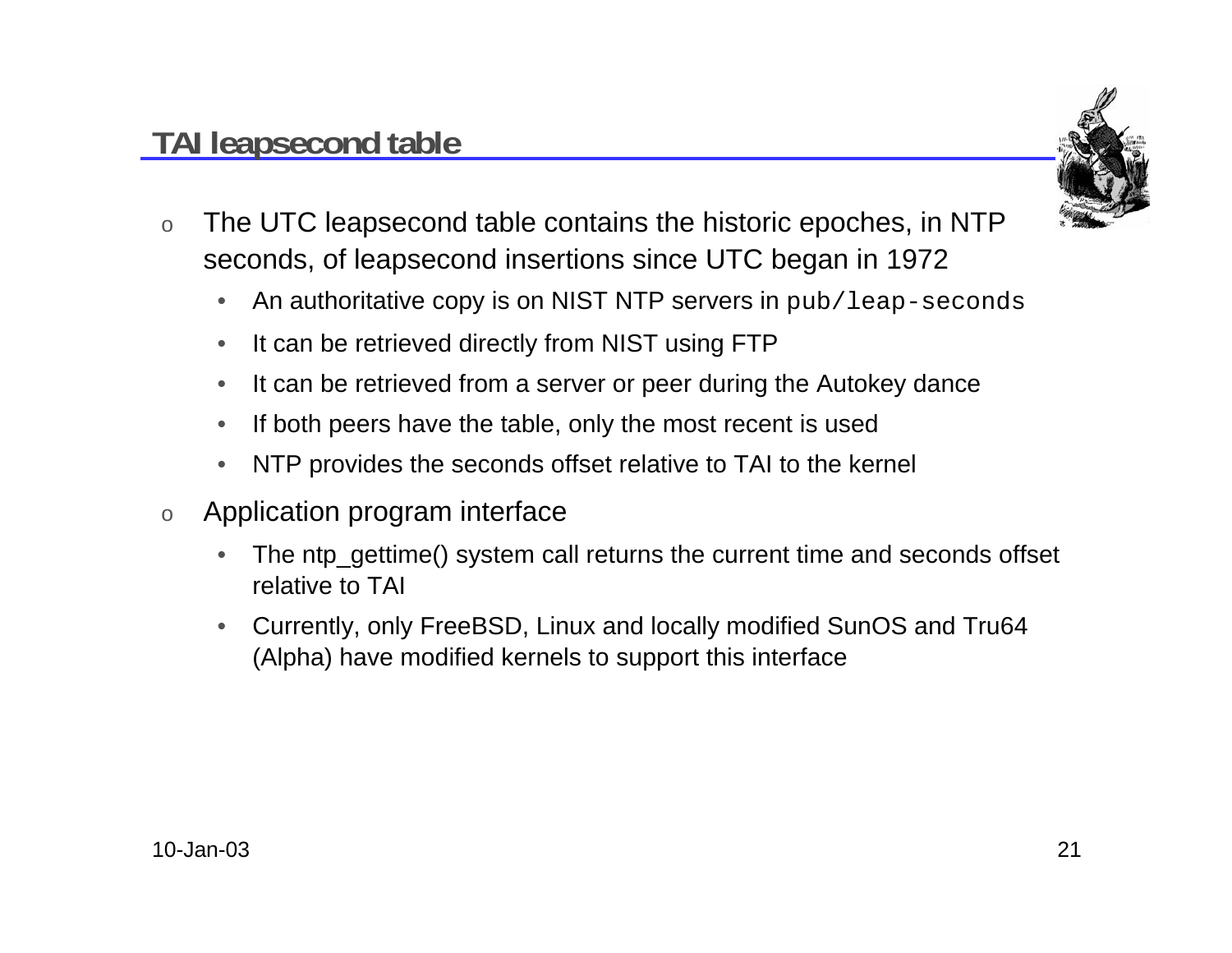

- o This is used to authenticate client to server, with server acting as de facto certificate authority using encrypted credential scheme TBD.
- $\Omega$ Client sends certificate to server with or without signature.
- oServer extracts request data and signs with server private key.
- oClient verifies certificate and signature.
- o Subsequently, client supplies this certificate rather than self-signed certificate, so clients can verify with server public key.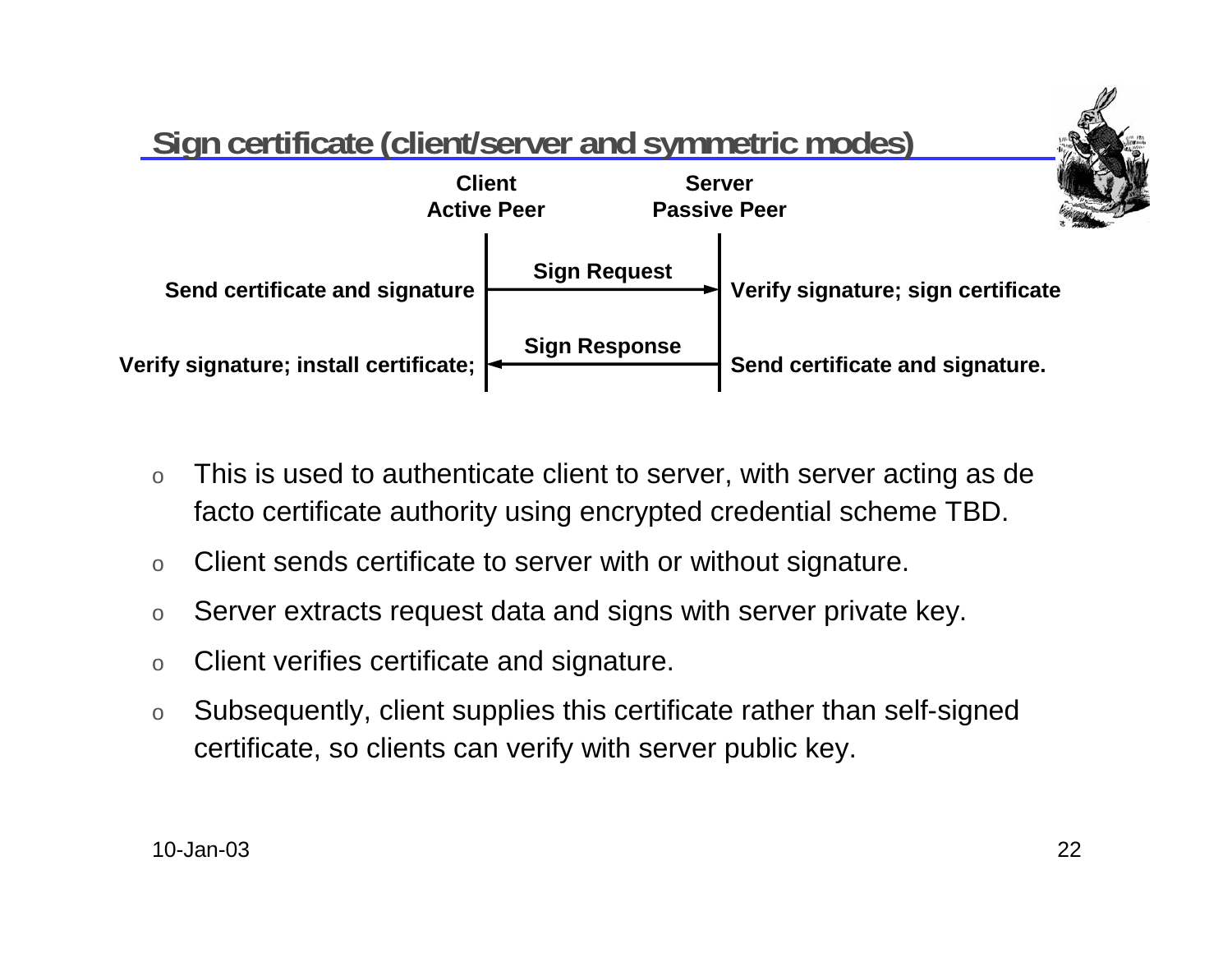#### oKey files are generated using the ntp\_genkeys utility.

**Key generation**

- • Normally, these files are kept at the generating host and need not be distributed in advance.
- •• *hostname* is provided by the Unix gethostname() routine.
- •filestamp is the NTP seconds when the file was created.
- •All files are in PEM-encoded printable ASCII MIME extensions
- $\bullet$ Filesets are generated for all OpenSSL digest/signature schemes.
- o ntpkey\_key\_hostname.filestamp
	- •Public/private encryption key
- o ntpkey\_cert\_hostname.filestamp
	- •X.509 certificate, either version 1 or version 3
- o ntpkey\_sign\_hostname.filestamp
	- •Public/private signature key; must agree with certificate key

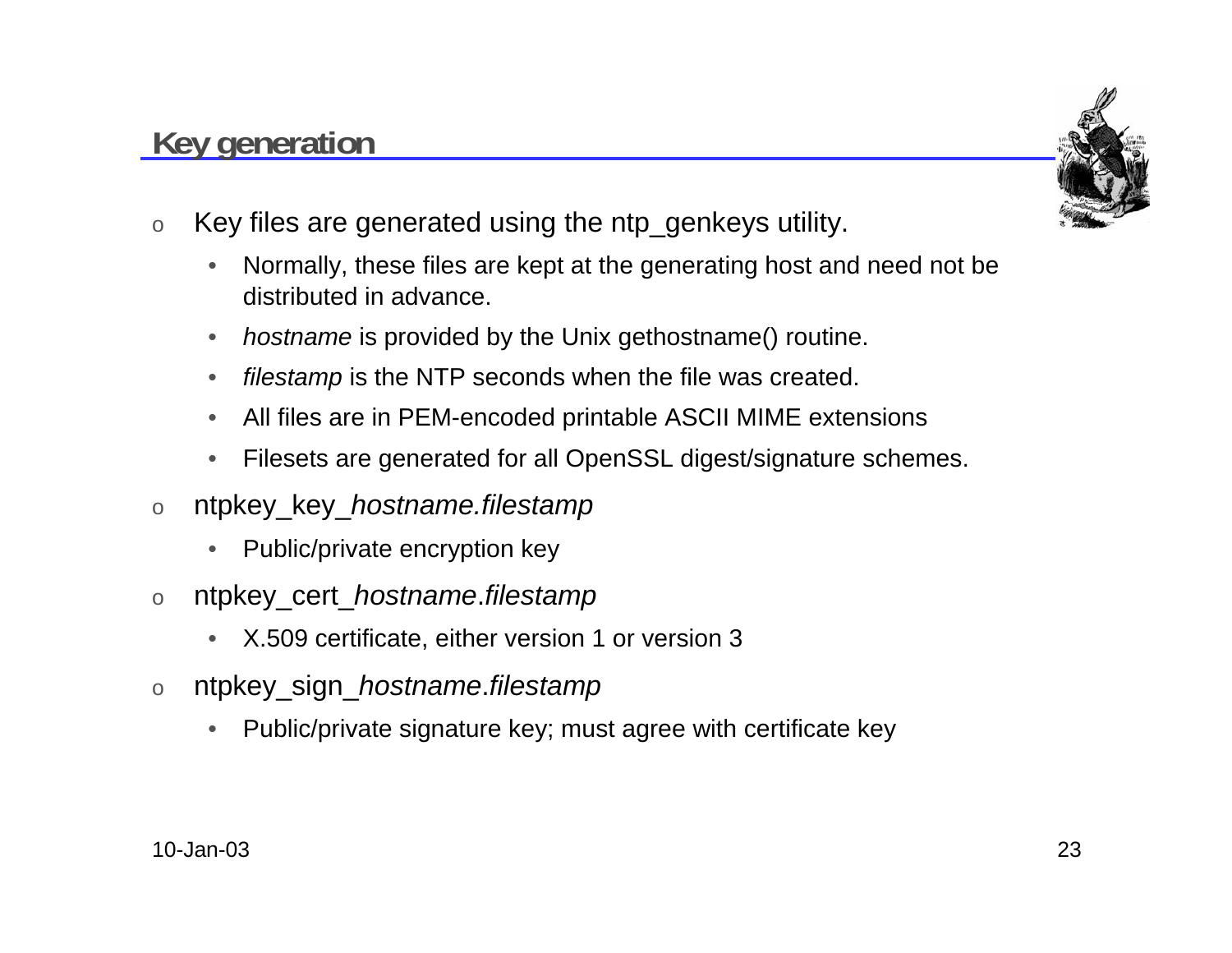#### **Key management**



- o Keyspace is relatively small, so keys must be refreshed frequently
	- $\bullet$ Keys are refreshed automatically and without management intervention
	- •Session key list is regenerated about once per hour
	- •Server private cookie is regenerated about once per day
	- • Public keys and certificates are regenerated by scripts about once per month
	- •Autokey protocol automatically handles key refreshment and recovery
- o Autokey protocol enforces partial ordering for file creation and use
	- •NTP timestamp is appended to the name of every cryptographic data file
	- •Filestamps accompany the data as it is moved from place to place
	- •Certificate and certificate requests include filestamp as sequence number
	- • Dependency graph is created for public keys, certificates and data dependent on them
	- • By induction, the graph includes all cryptographic data in the network derived from the trusted primary servers at the root of the graph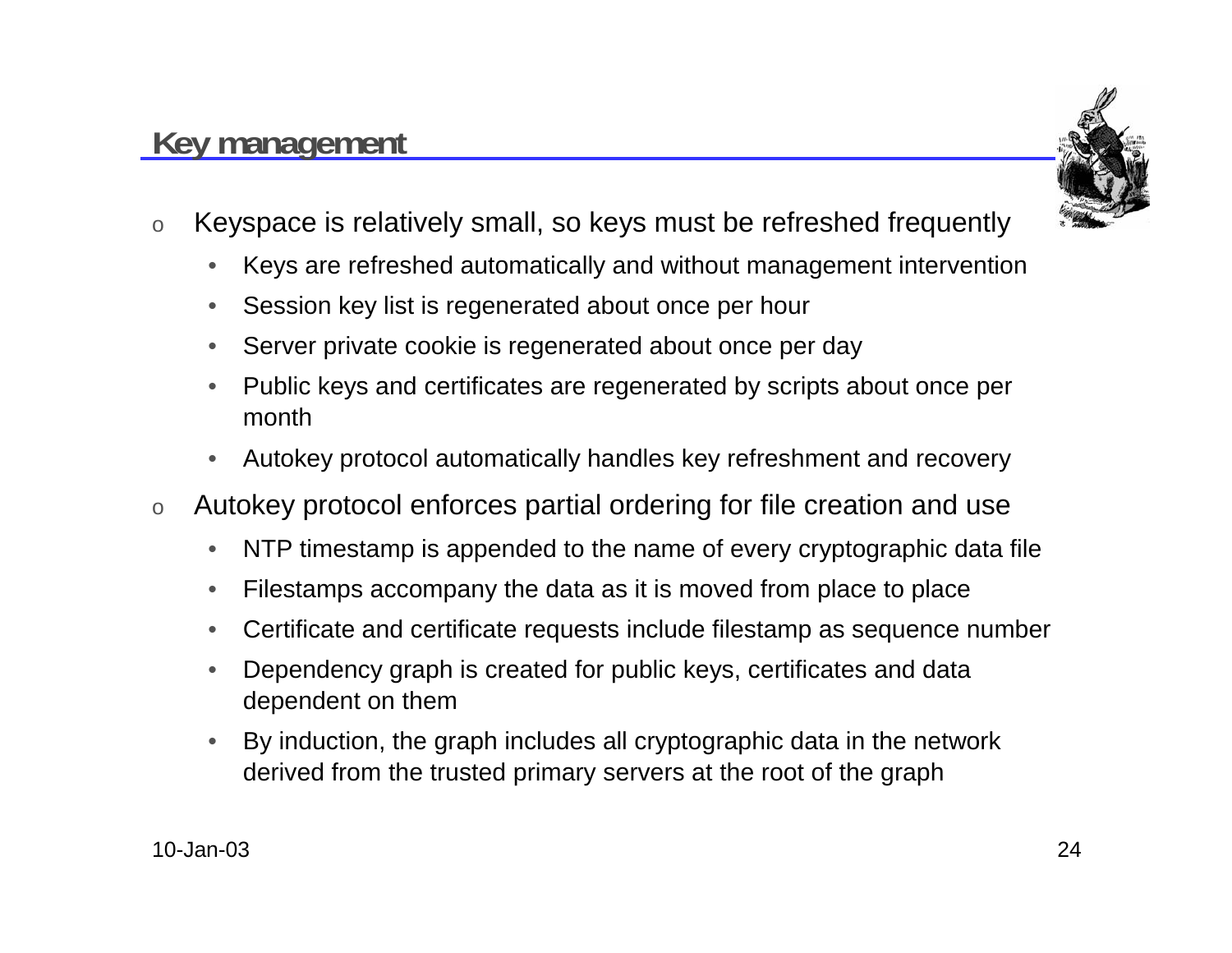

- o NTP Version 4 architecture and algorithms
	- $\bullet$ Backwards compatible with earlier versions
	- •Improved local clock model implemented and tested
	- •Multicast mode with propagation calibration implemented and tested
	- •Distributed multicast mode protocol implemented and tested
- o Autonomous configuration autoconfigure
	- •Span-limited add/drop heuristic metric implemented and in test
	- $\bullet$ Static stratum assignment hierarchy implemented and in test
- o Autonomous authentication autokey
	- $\bullet$ Completed integration with OpenSSL cryptographic library
	- $\bullet$ Version 2 implemented in NTP Version 4 and tested
	- •Automatic certificate trail search design in study
- oIP Version 6 version nearing completion at Viagenie and UDel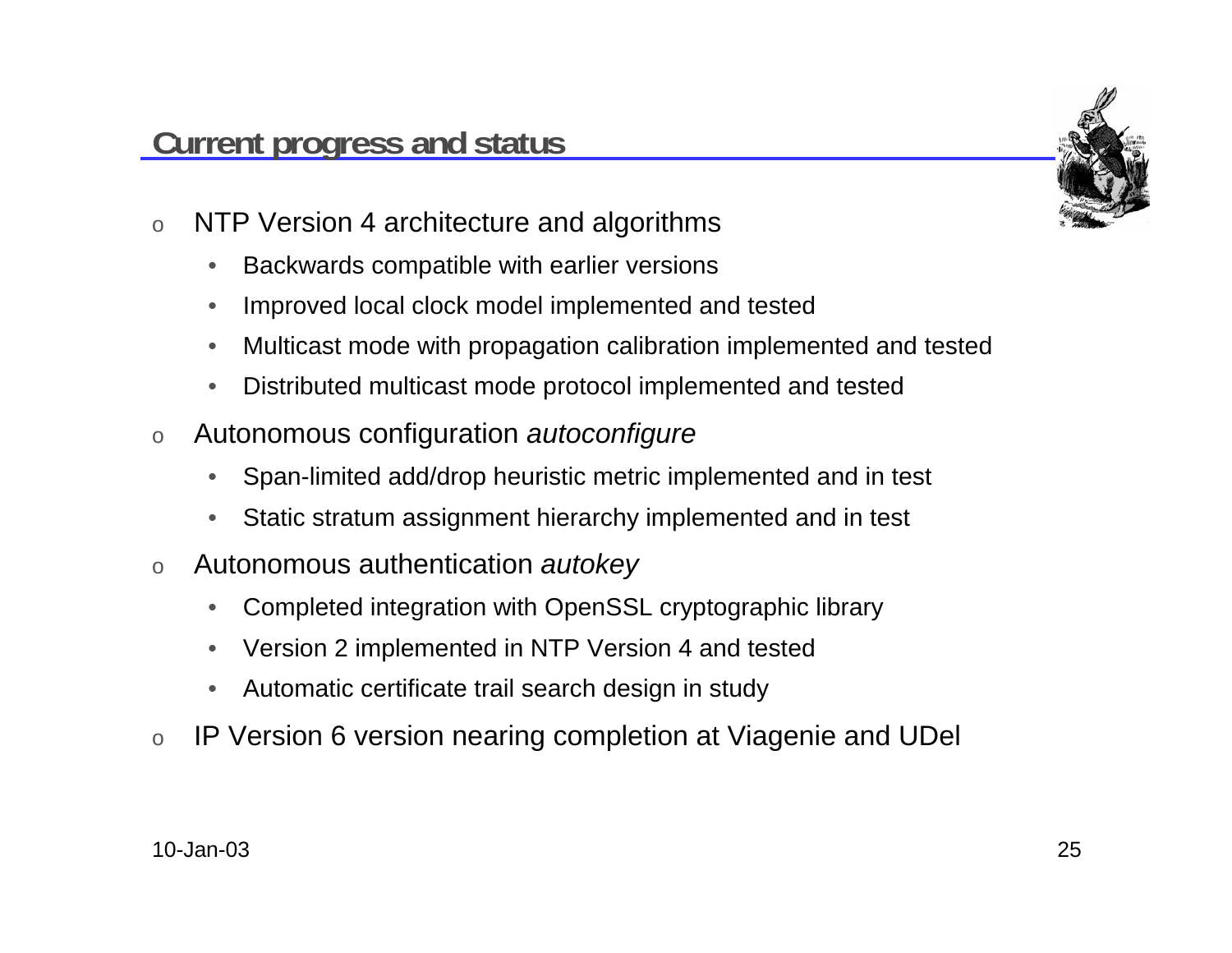### **Future plans**



- oComplete *autoconfigure* and *autokey* implementation in NTP Version  $\frac{1}{2}$ 
	- $\bullet$ Complete and test dynamic certificate validation in Autokey
	- •Design, implement and test dynamic stratum assignment in Manycast
- oComplete IP Version 6 integration in NTP Version 4
- o Deploy, test and evaluate NTP Version 4 in CAIRN testbed, then at friendly sites in the US, Europe and Asia
- o Revise the NTP formal specification and launch on standards track
	- •Participate in deployment strategies with NIST, USNO, others
	- $\bullet$ Prosecute standards agenda in IETF, ANSI, ITU, POSIX
- o Develop scenarios for other applications such as web caching, DNS servers and other multicast services